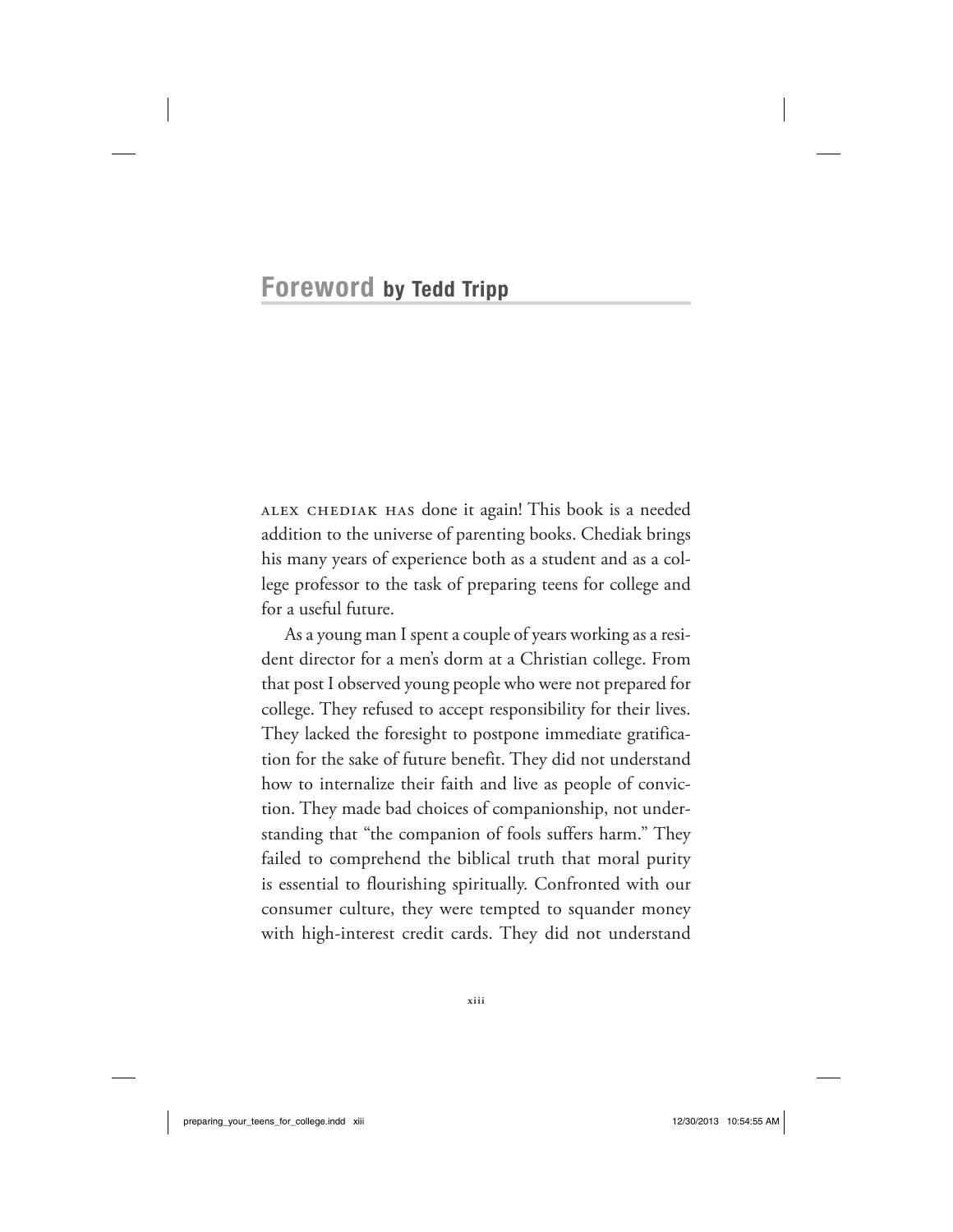## xiv | Preparing Your Teens for College

how to be stewards of God's gifts to them. They lacked selfconsciousness about their own talents and natural abilities.

I remember watching teens like those just wasting their years at college. I would try to counsel them, but more often than not the die was cast. The character issues and lack of maturity that drove their daily choices kept them from receiving wise counsel. As I read Alex's book, I thought that the sacrifice parents make to *keep* kids in college would be more wisely invested in *preparing* them for college in the ways this book outlines.

*Preparing Your Teens for College* is a clarion call to parents to be people of influence in the lives of their teens. Alex proposes a wide-ranging series of conversations for parents to have with their teens: conversations about being responsible, making good decisions, forming good friendships, understanding faith, learning how to live as a Christian in ways that are wise and gracious, being smart with money, maintaining personal purity, developing convictions, living from convictions, discerning gifts and talents, working diligently as to the Lord, and many other topics. Teens need these engaging conversations with their parents. They are at the point in their life when they are forming opinions on a whole range of issues: identity, personal values, career goals, relationships, how to live as Christians in our culture, and understanding their gifts and talents, to name just a few. They need parents who have maturity, wisdom, and life experience to engage them in serious conversations. This book will equip you to do just that.